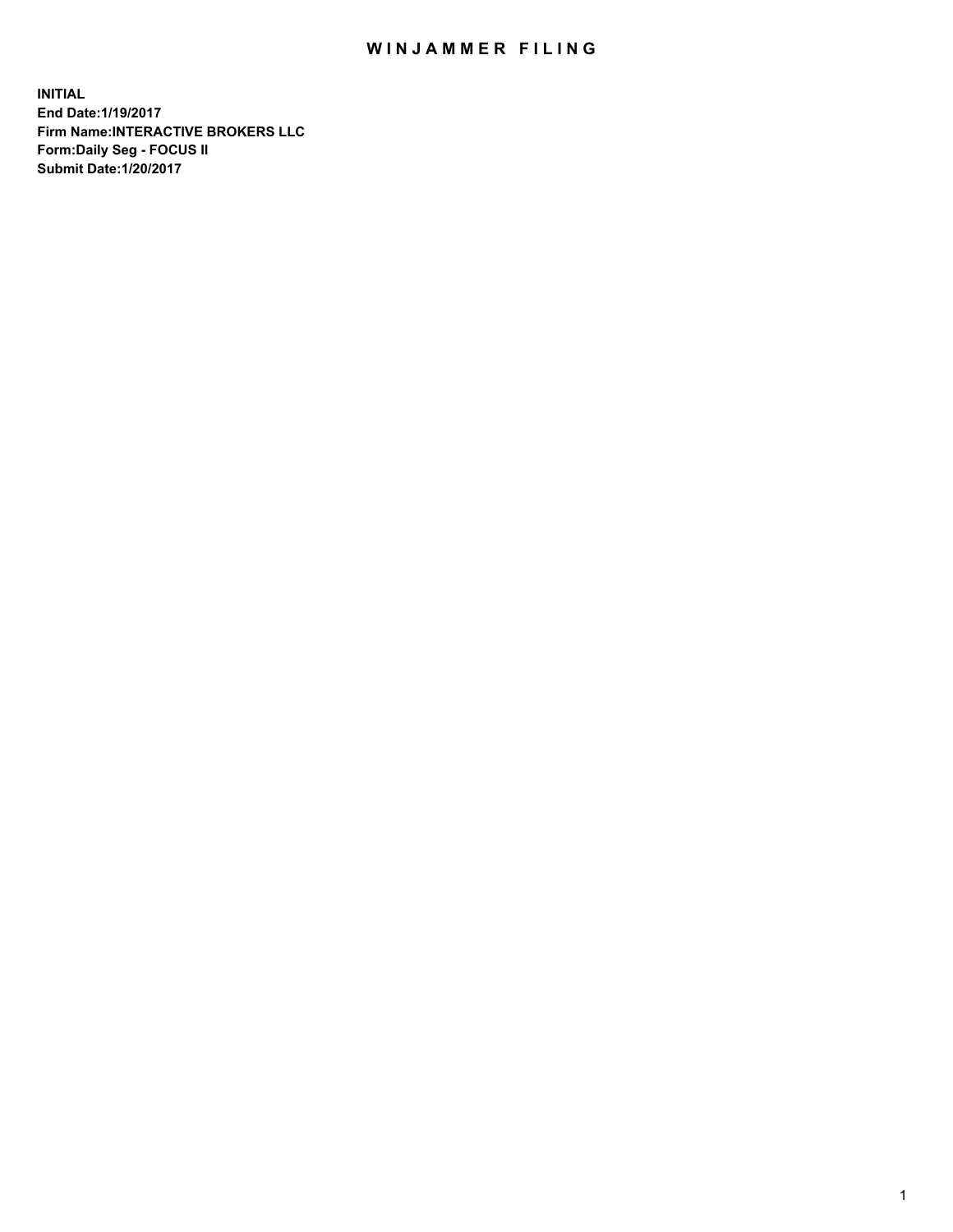## **INITIAL End Date:1/19/2017 Firm Name:INTERACTIVE BROKERS LLC Form:Daily Seg - FOCUS II Submit Date:1/20/2017 Daily Segregation - Cover Page**

| Name of Company<br><b>Contact Name</b><br><b>Contact Phone Number</b><br><b>Contact Email Address</b>                                                                                                                                                                                                                          | <b>INTERACTIVE BROKERS LLC</b><br>James Menicucci<br>203-618-8085<br>jmenicucci@interactivebrokers.c<br>om |
|--------------------------------------------------------------------------------------------------------------------------------------------------------------------------------------------------------------------------------------------------------------------------------------------------------------------------------|------------------------------------------------------------------------------------------------------------|
| FCM's Customer Segregated Funds Residual Interest Target (choose one):<br>a. Minimum dollar amount: ; or<br>b. Minimum percentage of customer segregated funds required:%; or<br>c. Dollar amount range between: and; or<br>d. Percentage range of customer segregated funds required between:% and%.                          | $\overline{\mathbf{0}}$<br>0<br>155,000,000 245,000,000<br>0 <sub>0</sub>                                  |
| FCM's Customer Secured Amount Funds Residual Interest Target (choose one):<br>a. Minimum dollar amount: ; or<br>b. Minimum percentage of customer secured funds required:%; or<br>c. Dollar amount range between: and; or<br>d. Percentage range of customer secured funds required between:% and%.                            | $\overline{\mathbf{0}}$<br>$\overline{\mathbf{0}}$<br>80,000,000 120,000,000<br>00                         |
| FCM's Cleared Swaps Customer Collateral Residual Interest Target (choose one):<br>a. Minimum dollar amount: ; or<br>b. Minimum percentage of cleared swaps customer collateral required:% ; or<br>c. Dollar amount range between: and; or<br>d. Percentage range of cleared swaps customer collateral required between:% and%. | $\overline{\mathbf{0}}$<br>$\overline{\mathbf{0}}$<br>0 <sub>0</sub><br><u>00</u>                          |

Attach supporting documents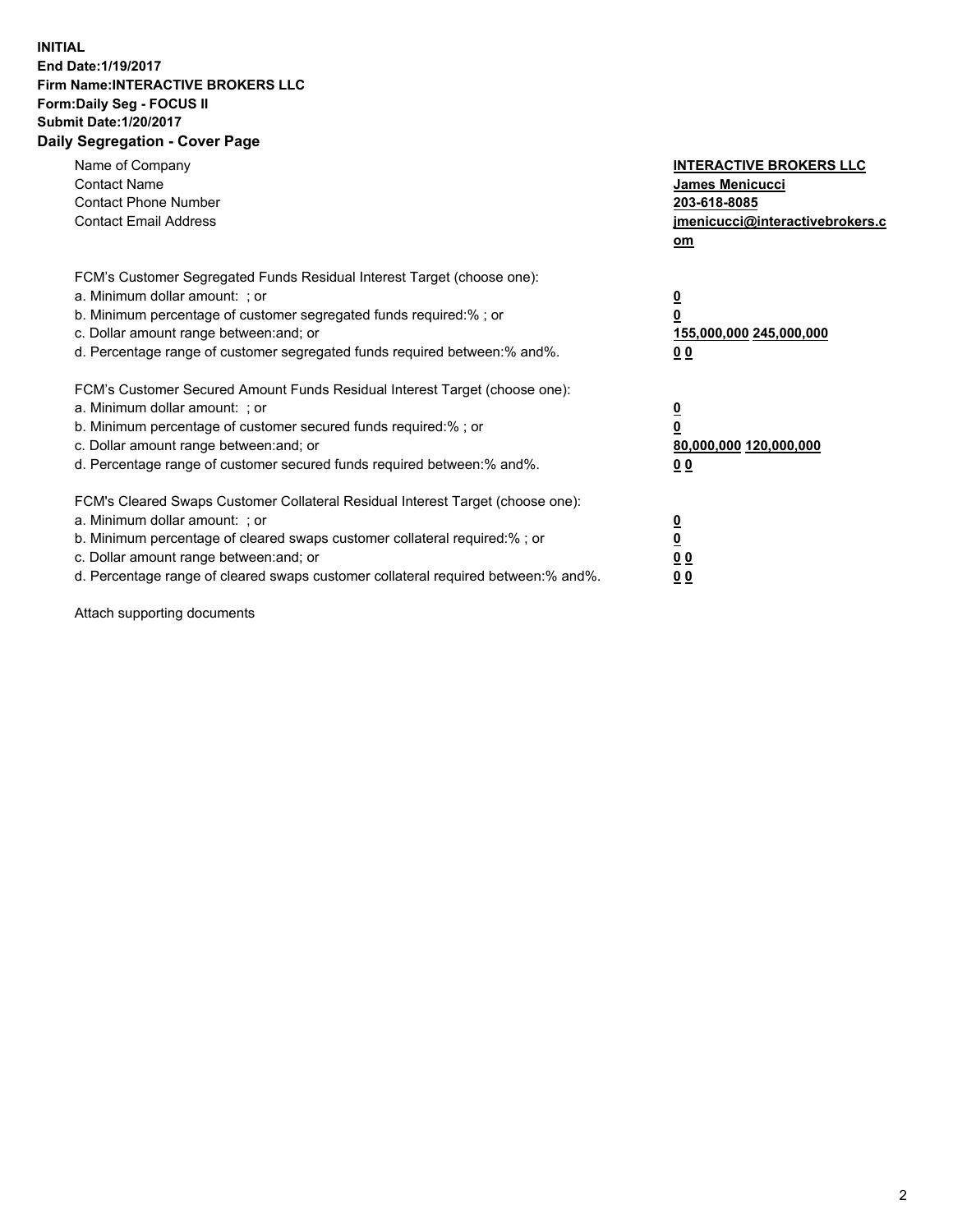## **INITIAL End Date:1/19/2017 Firm Name:INTERACTIVE BROKERS LLC Form:Daily Seg - FOCUS II Submit Date:1/20/2017**

Page 1 from Line 8)

## **Daily Segregation - Secured Amounts** Foreign Futures and Foreign Options Secured Amounts Amount required to be set aside pursuant to law, rule or regulation of a foreign government or a rule of a self-regulatory organization authorized thereunder **0** [7305] 1. Net ledger balance - Foreign Futures and Foreign Option Trading - All Customers A. Cash **342,853,206** [7315] B. Securities (at market) **0** [7317] 2. Net unrealized profit (loss) in open futures contracts traded on a foreign board of trade **13,481,284** [7325] 3. Exchange traded options a. Market value of open option contracts purchased on a foreign board of trade **165,910** [7335] b. Market value of open contracts granted (sold) on a foreign board of trade **-29,231** [7337] 4. Net equity (deficit) (add lines 1. 2. and 3.) **356,471,169** [7345] 5. Account liquidating to a deficit and account with a debit balances - gross amount **62,808** [7351] Less: amount offset by customer owned securities **0** [7352] **62,808** [7354] 6. Amount required to be set aside as the secured amount - Net Liquidating Equity Method (add lines 4 and 5) **356,533,977** [7355] 7. Greater of amount required to be set aside pursuant to foreign jurisdiction (above) or line 6. **356,533,977** [7360] FUNDS DEPOSITED IN SEPARATE REGULATION 30.7 ACCOUNTS 1. Cash in banks A. Banks located in the United States **2,000,000** [7500] B. Other banks qualified under Regulation 30.7 **0** [7520] **2,000,000** [7530] 2. Securities A. In safekeeping with banks located in the United States **406,969,653** [7540] B. In safekeeping with other banks qualified under Regulation 30.7 **0** [7560] **406,969,653** [7570] 3. Equities with registered futures commission merchants A. Cash **0** [7580] B. Securities **0** [7590] C. Unrealized gain (loss) on open futures contracts **0** [7600] D. Value of long option contracts **0** [7610] E. Value of short option contracts **0** [7615] **0** [7620] 4. Amounts held by clearing organizations of foreign boards of trade A. Cash **0** [7640] B. Securities **0** [7650] C. Amount due to (from) clearing organization - daily variation **0** [7660] D. Value of long option contracts **0** [7670] E. Value of short option contracts **0** [7675] **0** [7680] 5. Amounts held by members of foreign boards of trade A. Cash **68,644,371** [7700] B. Securities **5,988,467** [7710] C. Unrealized gain (loss) on open futures contracts **0** [7720] D. Value of long option contracts **165,910** [7730] E. Value of short option contracts **-29,231** [7735] **74,769,517** [7740] 6. Amounts with other depositories designated by a foreign board of trade **0** [7760] 7. Segregated funds on hand **0** [7765] 8. Total funds in separate section 30.7 accounts **483,739,170** [7770] 9. Excess (deficiency) Set Aside for Secured Amount (subtract line 7 Secured Statement **127,205,193** [7380]

10. Management Target Amount for Excess funds in separate section 30.7 accounts **80,000,000** [7780] 11. Excess (deficiency) funds in separate 30.7 accounts over (under) Management Target **47,205,193** [7785]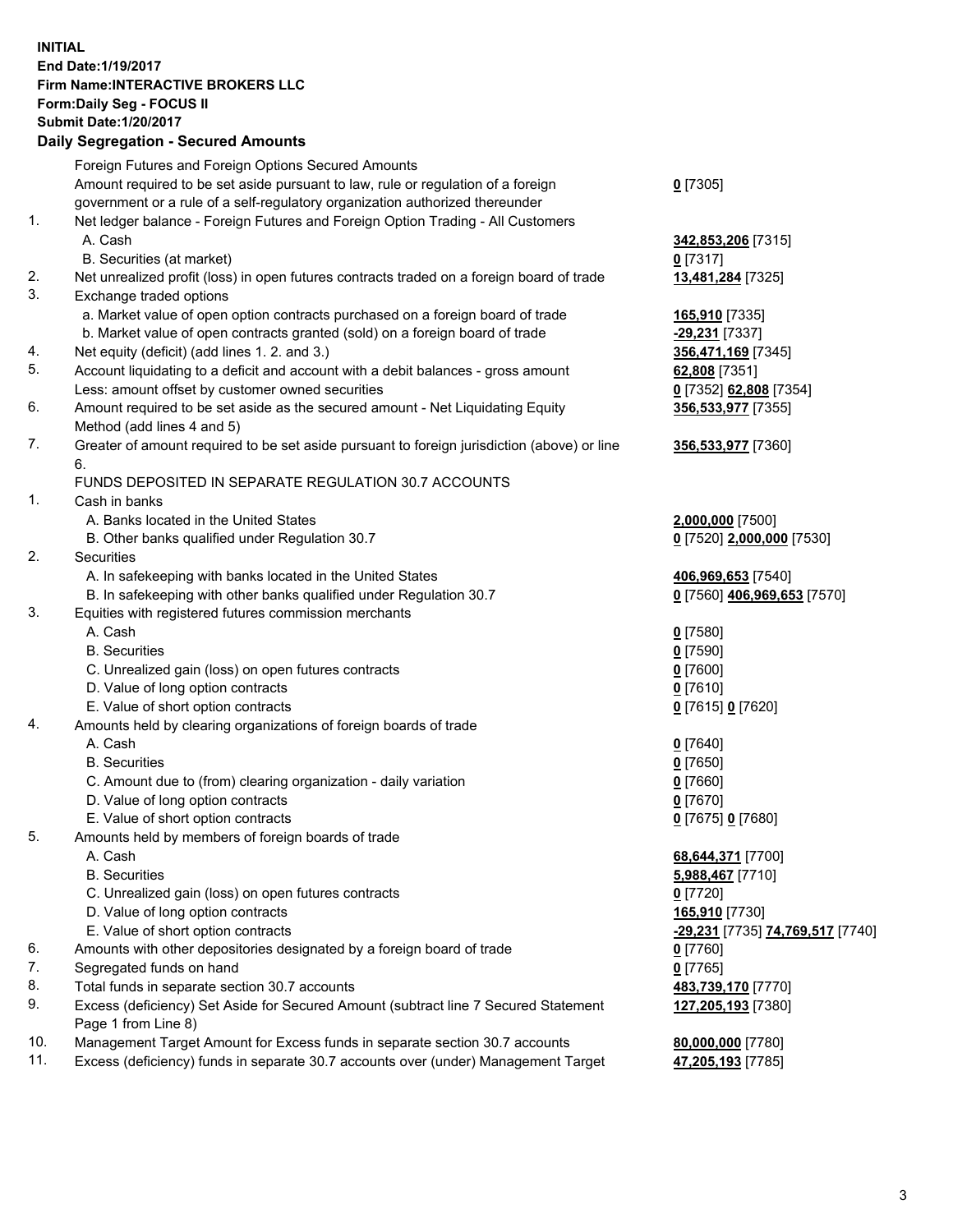**INITIAL End Date:1/19/2017 Firm Name:INTERACTIVE BROKERS LLC Form:Daily Seg - FOCUS II Submit Date:1/20/2017 Daily Segregation - Segregation Statement** SEGREGATION REQUIREMENTS(Section 4d(2) of the CEAct) 1. Net ledger balance A. Cash **3,226,383,676** [7010] B. Securities (at market) **0** [7020] 2. Net unrealized profit (loss) in open futures contracts traded on a contract market **3,140,661** [7030] 3. Exchange traded options A. Add market value of open option contracts purchased on a contract market **125,759,511** [7032] B. Deduct market value of open option contracts granted (sold) on a contract market **-207,577,993** [7033] 4. Net equity (deficit) (add lines 1, 2 and 3) **3,147,705,855** [7040] 5. Accounts liquidating to a deficit and accounts with debit balances - gross amount **280,675** [7045] Less: amount offset by customer securities **0** [7047] **280,675** [7050] 6. Amount required to be segregated (add lines 4 and 5) **3,147,986,530** [7060] FUNDS IN SEGREGATED ACCOUNTS 7. Deposited in segregated funds bank accounts A. Cash **86,186,706** [7070] B. Securities representing investments of customers' funds (at market) **2,125,086,867** [7080] C. Securities held for particular customers or option customers in lieu of cash (at market) **0** [7090] 8. Margins on deposit with derivatives clearing organizations of contract markets A. Cash **17,749,433** [7100] B. Securities representing investments of customers' funds (at market) **1,229,652,100** [7110] C. Securities held for particular customers or option customers in lieu of cash (at market) **0** [7120] 9. Net settlement from (to) derivatives clearing organizations of contract markets **12,344,209** [7130] 10. Exchange traded options A. Value of open long option contracts **125,748,736** [7132] B. Value of open short option contracts **-207,573,686** [7133] 11. Net equities with other FCMs A. Net liquidating equity **0** [7140] B. Securities representing investments of customers' funds (at market) **0** [7160] C. Securities held for particular customers or option customers in lieu of cash (at market) **0** [7170] 12. Segregated funds on hand **0** [7150] 13. Total amount in segregation (add lines 7 through 12) **3,389,194,365** [7180] 14. Excess (deficiency) funds in segregation (subtract line 6 from line 13) **241,207,835** [7190] 15. Management Target Amount for Excess funds in segregation **155,000,000** [7194] **86,207,835** [7198]

16. Excess (deficiency) funds in segregation over (under) Management Target Amount Excess